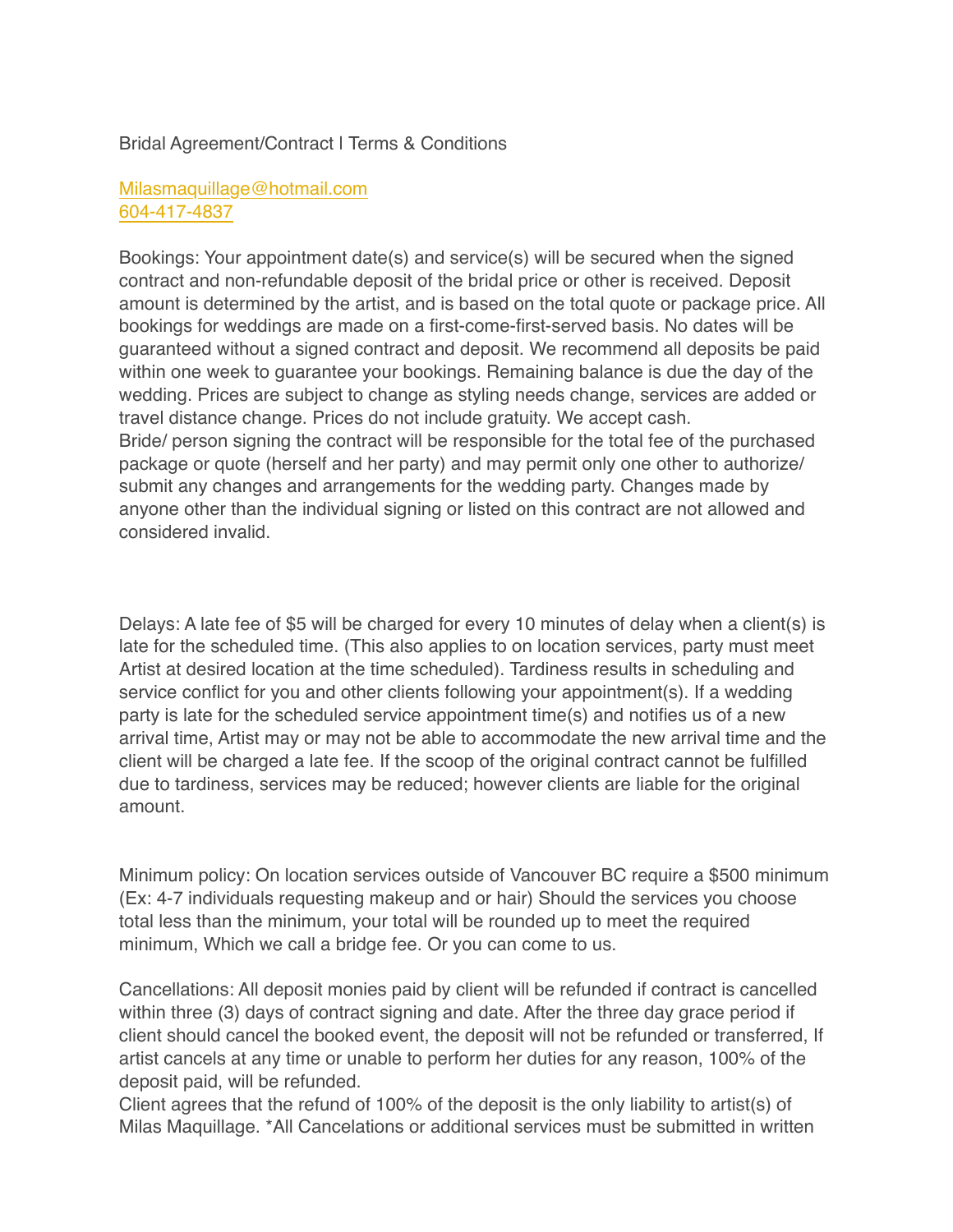Service location and requirements: Location of service for the day-of-event will be at the discretion of the client, but there are certain requirements the artist needs to complete the services. A "set up" table/work area needs to be made available for the artist at said location. Ample lighting whether by means of natural light or lamps, is necessary for services to be performed properly. A barstool/chair is requested. Artist will arrive 15 minutes prior to time scheduled for setup.

Relationship of parties: This contract is an independent contractor relationship between artist and client.

Satisfaction guaranteed: Services will be completed to client's satisfaction, but is not to exceed allotted makeup and hair time. Ample time is given for each service upon booking. Acceptance of completed service by client is acknowledgment by client that service provided is done to his or her satisfaction.

Travel/travel fee: There is a travel fee of \$50/ 30 minutes (To location) in Vancouver lower mainland. Airfare & accommodations: All cost for travel to booked event, are to be paid by client. Cost may include but are not limited to: airfare, hotel, transportation and parking.

Liability: Makeup/hair Artist shall provide Services with reasonable care and skill. Artist shall perform the Services promptly on the date and time agreed. All makeup brushes, makeup products and hair tools are kept sanitary and are sanitized between every client requiring services. Makeup products used are high quality, hypoallergenic and safe for sensitive skin. Any skin conditions should be reported by the client to the artist prior to application, and if need be, a sample test of makeup may be performed on the skin to test reaction. Client(s) agree to release the artist(s) from liability for any skin complications due to allergic reactions.

Payments: The final balance is due on the day of the event – no exceptions. The person(s) responsible

for the entire balance of payment is the person(s) who has signed the booking contract. Acceptable

forms of payment are: Cash or cheque

Gratuity is welcomed and much appreciated.

Returned cheque: If any cheque is returned by the bank for non-sufficient funds (NSF) a \$40 fee will be charged and a 5% interest per everyday delaying payment of final 3 balance. Any booking made under such circumstances, (NSF), is subject to cancellation and any deposits paid will be forfeited.

Special requirements and suggestions for bride and bridal party Please arrive on time to avoid late fee and service conflicts. Hair should be freshly shampooed, dry and product free (leave in conditioner is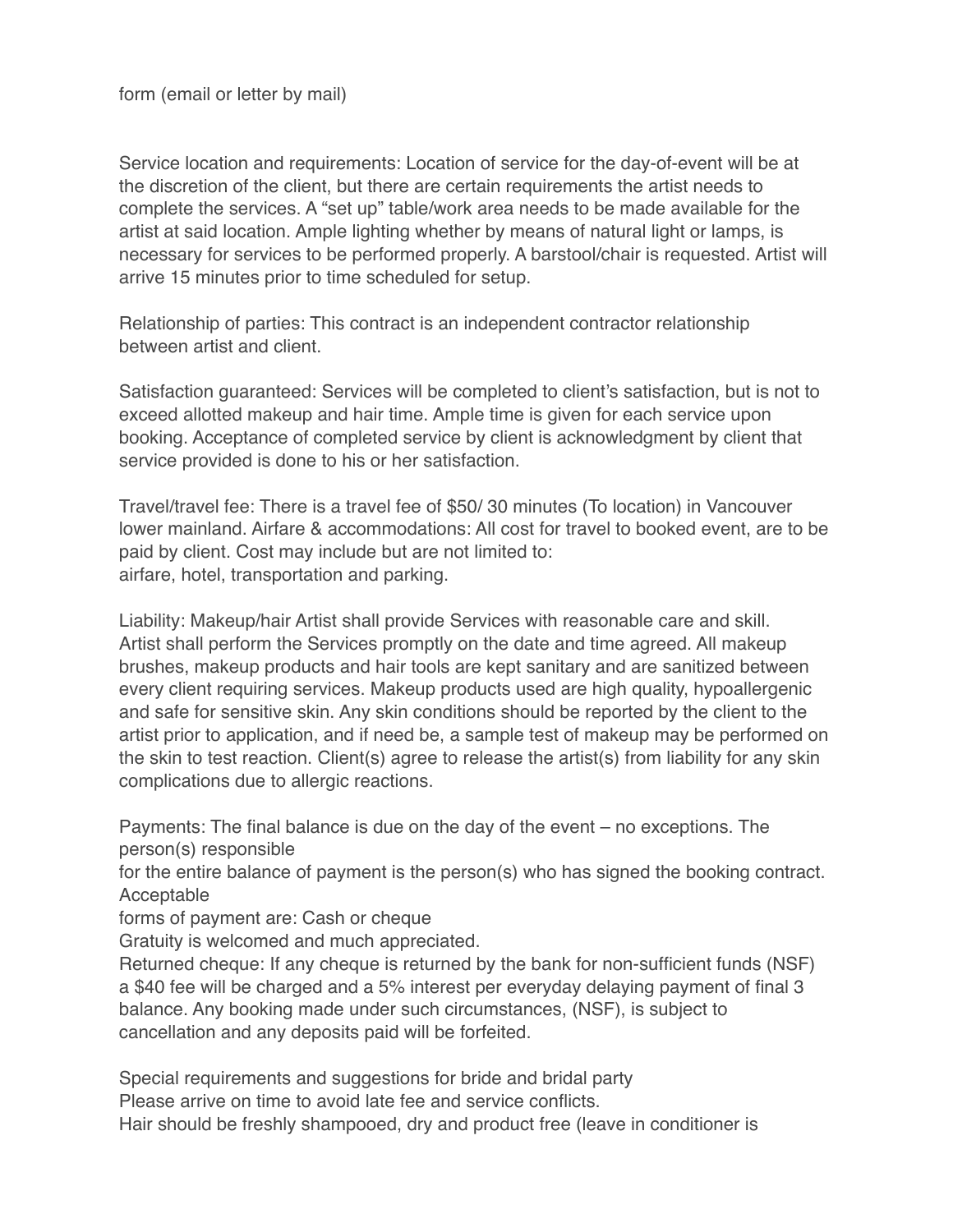allowed). Blow drying service not available, all styles are done on dried hair.

Bride is encouraged to have a consultation/trial prior to the wedding day. If any bridesmaids are the slightest bit particular and unsure of makeup, they are encouraged to have a consultation/trial to ensure satisfaction on day of wedding. They can also bring a photo of something they like and we will do our best to accomplish it. One hairstyle per person will be provided (including the Bride).

If on location, please have work area clean with table and chairs and good lighting ready for artist arrival.

Additional makeup for touch-ups: Lipstick, lip gloss, blush & powder, will be available for touch up while artist is there.

On behalf of Milas Maquillage, we look forward to hosting your wedding party for your big day! If you have any questions or if we can better serve you in anyway please contact us. Thank you! Samila Faizi, founder /owner.

|                                    |                                                                                  | The part of the part of the summands and agree to the sensitive many states and agree to the        |
|------------------------------------|----------------------------------------------------------------------------------|-----------------------------------------------------------------------------------------------------|
|                                    |                                                                                  | terms and conditions of this contract. I understand that any breech of this contract may            |
|                                    |                                                                                  | result in legal actions. Deposit payment is due upon submission of this contract.                   |
|                                    |                                                                                  | Name:___________________________________Signature:______________________________                    |
|                                    |                                                                                  |                                                                                                     |
|                                    |                                                                                  |                                                                                                     |
| <b>Bridal information</b>          |                                                                                  |                                                                                                     |
|                                    | Bride's name: _____________________________Groom's name: _______________________ |                                                                                                     |
|                                    |                                                                                  |                                                                                                     |
|                                    |                                                                                  | City:_________________________________Province/state:_________________________Country:_____________ |
|                                    |                                                                                  |                                                                                                     |
|                                    |                                                                                  |                                                                                                     |
|                                    |                                                                                  |                                                                                                     |
| <b>Wedding information</b>         |                                                                                  |                                                                                                     |
| Wedding date:_________________     |                                                                                  |                                                                                                     |
|                                    |                                                                                  |                                                                                                     |
|                                    |                                                                                  | Time of ceremony:______Time of pictures:_____Time party should be ready by:______                   |
|                                    |                                                                                  | Start time of Artist services (30mins per person for makeup 30mins per person for hair,             |
| total 60mins                       |                                                                                  |                                                                                                     |
| makeup and hair.): _______________ |                                                                                  |                                                                                                     |
|                                    |                                                                                  | Location where bridal party and Artist will meet for services on day of wedding:                    |
| (please circle)                    |                                                                                  |                                                                                                     |
|                                    |                                                                                  |                                                                                                     |
|                                    | the control of the control of the control of the                                 |                                                                                                     |
|                                    |                                                                                  | City:_______________________________Province/State:____________________Country:____________________ |
| Postal Code:                       | Phone#                                                                           | <u> 1990 - Johann Barbara, martin a</u>                                                             |